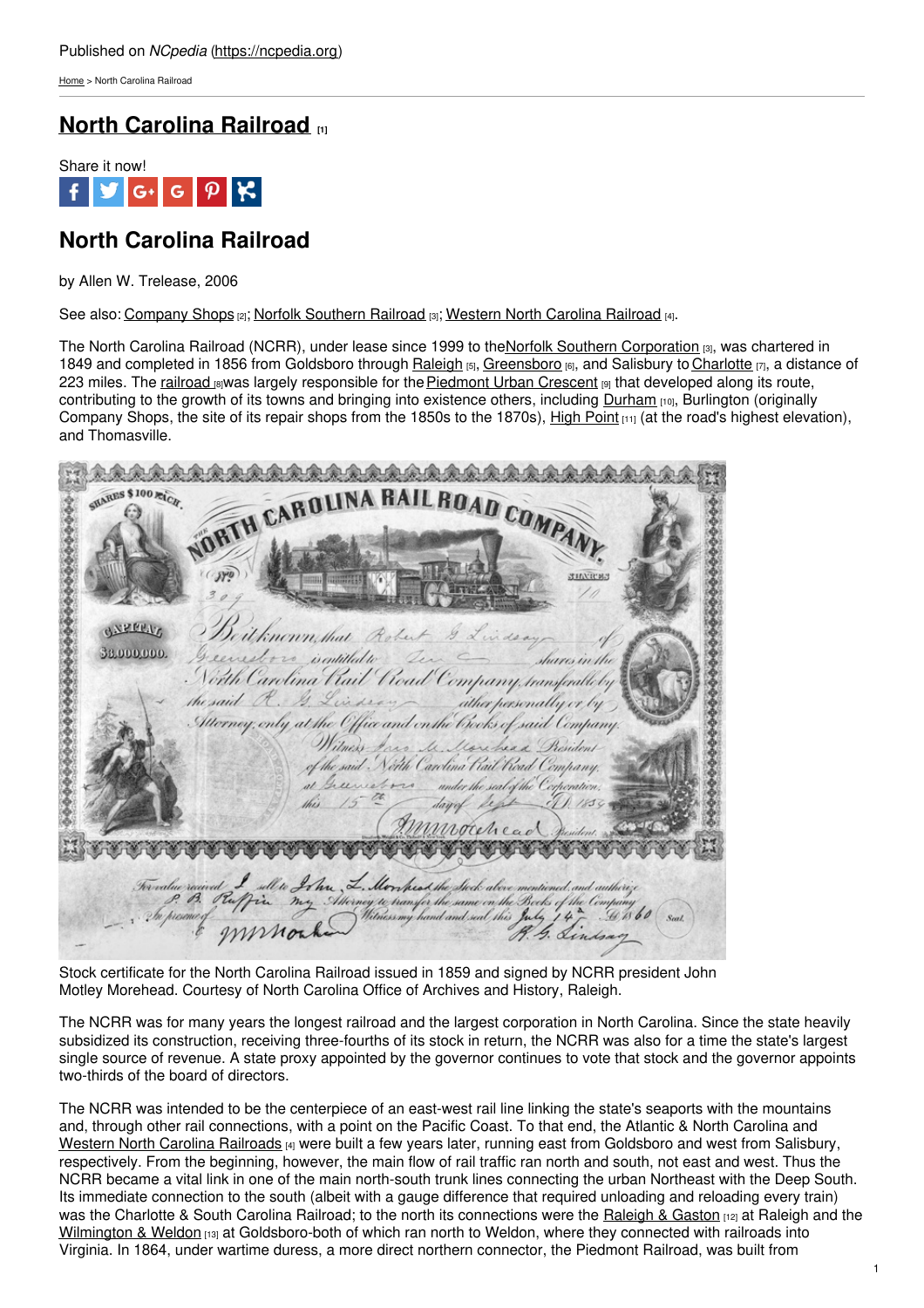Greensboro to Danville, Va., where it met the Richmond & Danville Railroad.

The NCRR played a vital, if precarious, role in supporting the Confederacy in Virginia. This was especially true toward the end of the [Civil](https://ncpedia.org/history/cw-1900/civil-war) War [14], when it was part of the only line left open to connect the Lower South with Gen. Robert E. Lee's army and the Confederate government at Richmond. In 1871 the NCRR fell prey to the consolidation movement then forging a national rail network out of the local and regional lines that marked the early years of railroading.

Leased for 30 years to the Richmond & Danville (itself under northern control by then), the NCRR was leased again in 1895 to J. P. Morgan's new [Southern](https://ncpedia.org/southern-railway-system) Railway [15] (now the Norfolk Southern). In 1989 the road gained an additional 94 miles from Goldsboro to Morehead City by absorbing the similarly state-controlled Atlantic & North Carolina Railroad. In 1998 the state of North Carolina bought all remaining private shares of the company's stock and the following year reached an agreement with Norfolk [Southern](https://ncpedia.org/norfolk-southern-railroad)  $_{[3]}$  allowing that line exclusive maintenance and freight operations on the NCRR line, now totaling 317 miles, for 15 years. Millions of dollars continue to be spent upgrading the line; in 2001, \$10 million worth of improvements to the corridor between Goldsboro and Morehead City were completed, followed by repair work on the [Neuse](https://ncpedia.org/rivers/neuse) River [16] Bridge in Kinston. In addition to freight trains operated by the Norfolk Southern, in the early 2000s Amtrak ran two passenger trains, the Piedmont and the Carolinian, along the NCRR corridor; [CSX](https://ncpedia.org/csx-corporation)  $_{[17]}$  used a small portion of the route. Plans also existed for regional mass transit operations along NCRR's rails in Charlotte, the Triangle area (Raleigh, Durham, and Chapel Hill), and the Triad (Winston-Salem, Greensboro, and High Point). High-speed rail transit connecting the northeastern United States with Charlotte and Atlanta was also under consideration.

### **References:**

Cecil K. Brown, A State Movement in Railroad Development: The Story of North Carolina's First Effort to Establish an *East and West Trunk Line Railroad* (1928).

Allen W. Trelease, *The North Carolina Railroad, 1849-1871, and the Modernization of North Carolina*(1991).

### **Additional Resources:**

"NCRR History." North Carolina Railroad Company. 2012. <http://www.ncrr.com/about-ncrr/ncrr-history/> [18] (accessed July 31, 2012).

North Carolina Railroad Company. *Proceedings of the stockholders of the North Carolina Rail Road Company*. Salisbury, N.C.: Printed at the Carolina Watchman Office, 1850-1921. <http://digital.ncdcr.gov/u?/p249901coll22,641431> [19] (accessed August 16, 2012).

Barringer, Rufus. *History of the North Carolina Railroad*. Raleigh [N.C.]: News and Observer Press. 1894. <https://archive.org/stream/historyofnorthca00barr#page/n1/mode/2up> [20] (accessed July 31, 2012).

Gwynn, Walter. *Report of the Chief Engineer on the Survey of the N.C. Railroad, May 1851*. Greensboro, N.C.: Swaim and Sherwood. 1851. <https://archive.org/stream/reportofchiefeng00nort#page/n3/mode/2up> [21] (accessed July 31, 2012).

Morehead, J. M. *Report of the Directors of the North Carolina Rail Road Company.*Raleigh [N.C.]: Thos. J. Lemay, Printer to the State. 1850. <https://archive.org/stream/reportofdirector00nort#page/n1/mode/2up> [22] (accessed August 1, 2012).

Graham, W.A. "North Carolina Railroad: Charter and Construction." [Raleigh, N.C.]*News and Observer*. May 30, 1920. <http://digital.ncdcr.gov/u?/p249901coll37,17217> [23] (accessed August 3, 2012).

"Alexander New Head of N.C. Railroad."*The News and Observer* [Raleigh, N.C.]. July 9, 1965. "Railroads - North Carolina" Vertical Reference File, [Government](https://statelibrary.ncdcr.gov/ghl/index.html) and Heritage Library [24], North Carolina.

"8 Directors Named For State Railroad." *The News and Observer* [Raleigh, N.C.]. July 23, 1967. "Railroads - North Carolina" Vertical Reference File, [Government](https://statelibrary.ncdcr.gov/ghl/index.html) and Heritage Library [24], North Carolina.

Olds, Fred A. "Earlier N.C. Railroad History: The Late Capt. A. B. Andrews Had Epoch-Making Part In It."*The Orphans' Friend and Masonic Journal*. March 9, 1923. "Railroads - North Carolina" Vertical Reference [File,Government](https://statelibrary.ncdcr.gov/ghl/index.html) and Heritage Library [24], North Carolina.

McCorman, Rick. "Agreement calls for state to buy N.C. Railroad."*The Carteret County News-Times*. April 11, 1997. "Railroads - North Carolina" Vertical Reference File, [Government](https://statelibrary.ncdcr.gov/ghl/index.html) and Heritage Library [24], North Carolina.

North Carolina Railroad Company. *North Carolina Railroad Company Annual Report*. Raleigh, N.C.: North Carolina Railroad Company. 2002-2009. <http://digital.ncdcr.gov/u?/p249901coll22,288595> [25] (accessed August 16, 2012).

### **Image Credits:**

Stock certificate for the North Carolina Railroad issued in 1859 and signed by NCR presidentJohn Motley [Morehead](https://ncpedia.org/biography/morehead-john-motley) [26]. Courtesy of North Carolina Office of Archives and History, Raleigh.

### **Subjects:**

Antebellum [\(1820-1861\)](https://ncpedia.org/category/subjects/antebellum-1820-1) [27] Civil War [\(1861-1865\)](https://ncpedia.org/category/subjects/civil-war) [28]